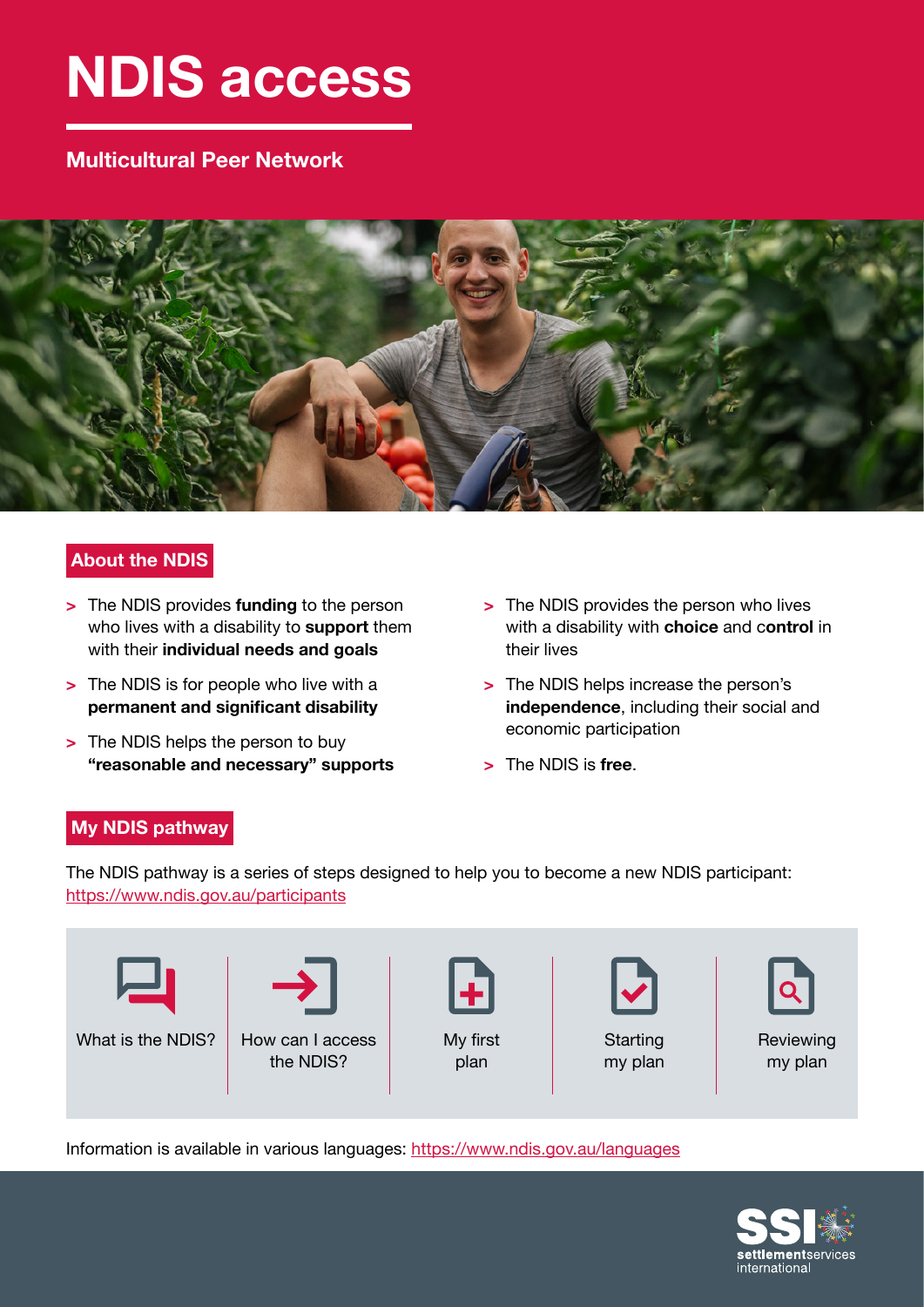## **Who is eligible?**

- 1. Be living in **Australia**
- 2. Be aged between **0 and 65 years**
- 3. Be an **Australian citizen, permanent resident** or hold a **protected special category visa**
- 4. Have an **impairment or condition that is likely to be permanent (lifelong)** and that limits their ability to do everyday things by themselves.

NDIS Access Checklist: [https://www.ndis.gov.](https://www.ndis.gov.au/applying-access-ndis/am-i-eligible) [au/applying-access-ndis/am-i-eligible](https://www.ndis.gov.au/applying-access-ndis/am-i-eligible)

## **Permanent and significant disability**

A **permanent disability** means it is likely to be with you for life.

A **significant disability** affects your ability to take part in everyday activities.

#### **Reasonable and necessary supports**

Reasonable and necessary supports help you to pursue your goals and dreams, build your independence, increase your social, economic and community participation, and help you to live an ordinary life.

#### **Included supports:**

- **>** relate to your disability
- **>** are effective and beneficial
- **>** are value for money
- **>** are not funded by another system.

|   | <b>Employment</b> - looking for,<br>getting and keeping a job                                                                                                                                    |
|---|--------------------------------------------------------------------------------------------------------------------------------------------------------------------------------------------------|
|   | <b>Education</b> - obtaining an<br>education<br>(e.g. school, TAFE or university)                                                                                                                |
| 仙 | Living arrangements -<br>including home modifications<br>such as easy access ramps,<br>toilets etc                                                                                               |
|   | <b>Health and wellbeing <math>-</math> visiting</b><br>specialists (e.g. physiotherapist,<br>dietician, counsellor), as well as<br>having someone to ensure that<br>you live a healthy lifestyle |
|   | Social participation -<br>accessing local activities and<br>finding local community groups                                                                                                       |
|   | <b>Independence</b> – providing care<br>for yourself                                                                                                                                             |
|   | Maintaining family relationships<br>and cultural beliefs                                                                                                                                         |

#### **Non-included supports:**

- **>** day-to-day living costs that are not related to disability support needs
- **>** supports that are already funded through other service systems
- **>** supports likely to cause harm to a person or pose a risk to others